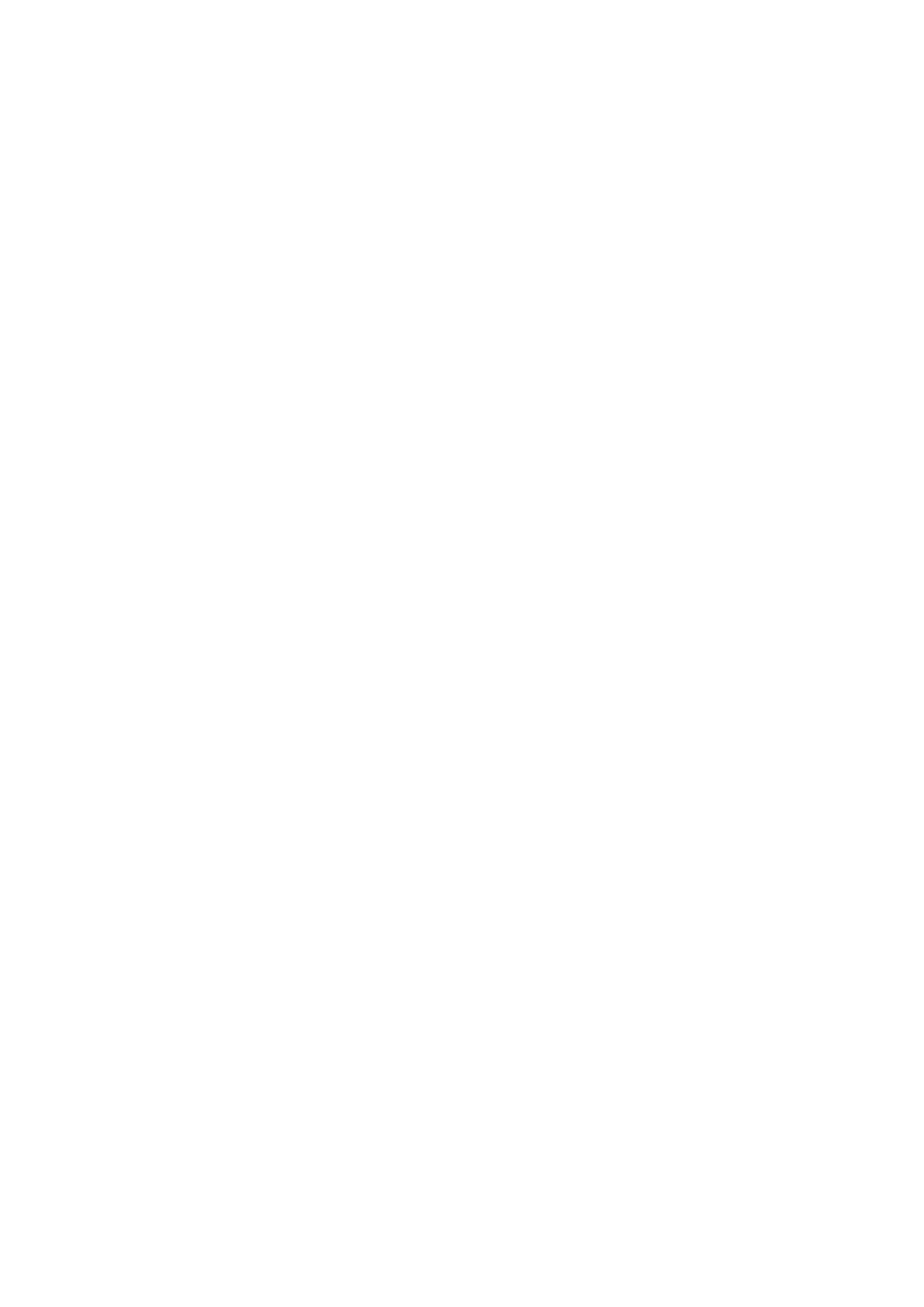On a timescale, the nanomechanical sensing applications will be the first to reach the commercial level, as in these ones, the packaged NEMS resonators can be easily technologically designed to operate in vacuum conditions.

The "top-down" resonant NEMS approach will extend the MEMS technologies below 0.1 μm size and try to exploit its well established subtractive processes, to which specific nanotechnology steps, like electron beam lithography for patterning ultra-small "line" width, or dip pen nanolithography for chemical functionalization will be added.

The "bottom-up" additive NEMS approach, which is based on supramolecular chemistry principles, molecular self-assembly and recognition is in the very early stage, today. The molecular electronics is growing from single-molecule device to molecular computational circuitry, while novel concepts of the rotaxane-based bio-mimetic nanomachines are proving the capability for future artificial muscle applications. The resonant vibration of the molecular architectures is still to come.

The mixed "top-down-bottom-up" approach is combining the above two approaches, and thus both subtractive and additive processes are mixed and matched for the realization of the resonant structure.

The resonant beam is either built atom-by-atom from silicon by vapor-liquid-solid epitaxy, or by carbon technology, where CNT or graphene are selectively grown or transferred to the required position on the chip.

Recently, novel differential concepts and functionalization routes for selfassembled sensing monolayers and ultrathin sensing layers are expected to improve the long term stability of the solid state IC-based chemical sensing, and hopefully open the way to commercialization.

Deep understanding of the fundamental science and technology principles is the foundation of the future innovative developments, which may bring disruptive discoveries in the field of material-process-device, changing the present vision and bringing unforeseen evolutions in the field of future nanotechnology and applications.

So, even today, there is still "plenty of room" for nanotechnology innovation, and young generations have enough space to play and bring their contribution to the future of nanotechnology.

## **Acknowledgment**

The authors would like to expresses their thanks to Honeywell International and EU-FP-7-NEMSIC project for their support to work on this topic and write this paper.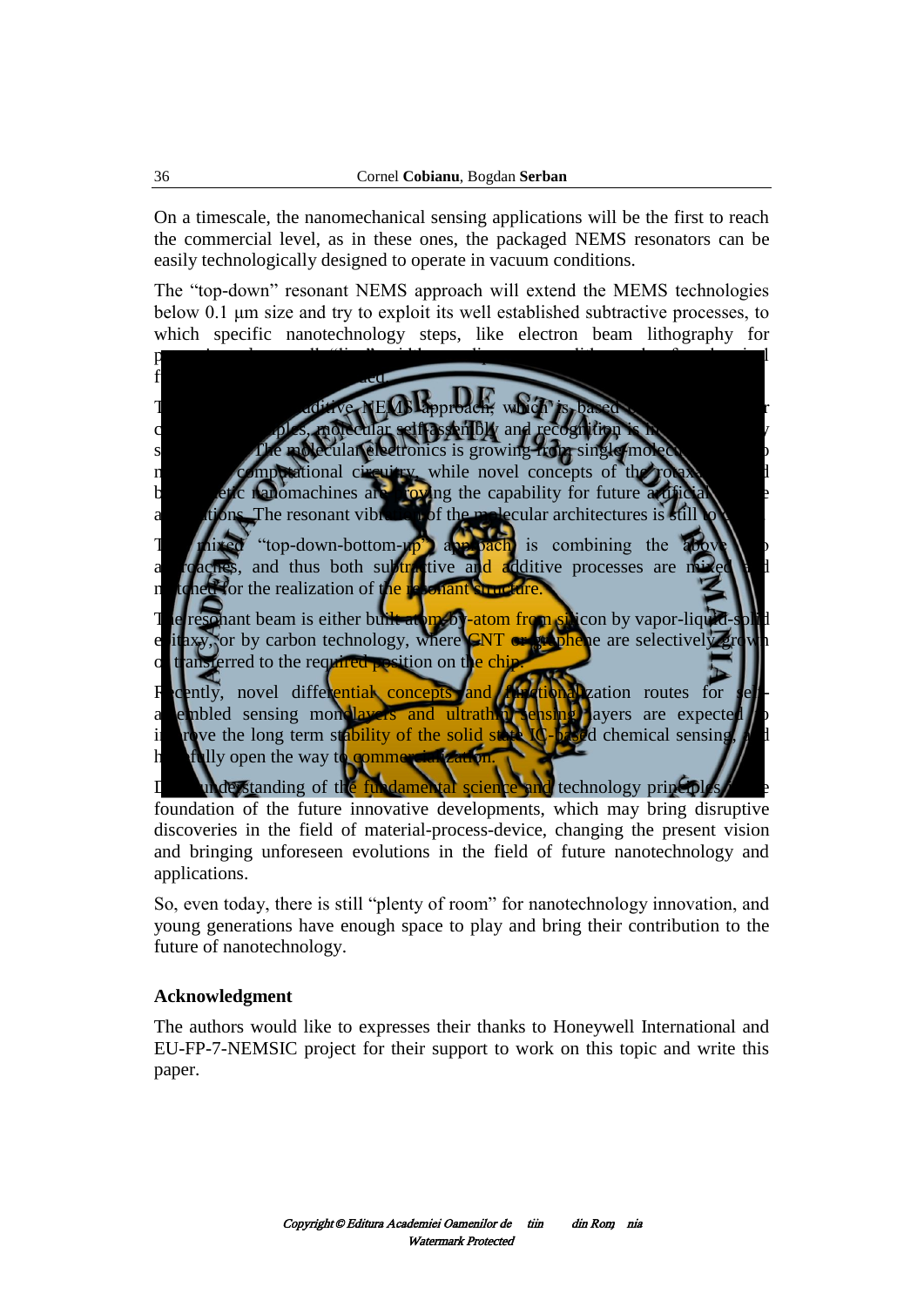## **R E F E R E N C E S**

[1] R. P. Feynman, *There is plenty of room at the bottom,* lecture given at the American Physical Society meeting at Caltech on December 29, 1959. Originally published in Caltech's *Engineering and Science Magazine,* February **1960***.*

[2] G. E. Moore, *Cramming more components onto integrated circuits, Electronics*, Vol. 38, No. 8, April 19, **1965**.

[3] Norio Taniguchi, *On the basic concept of nano-technology*, Proc. Intl. Conf. Prod. Eng. Tokyo, Part II, Japan Society of Precision Engineering, **1974**.

[4] K. E. Drexler, *Engine of creation. Coming era of nanotechnology*, Anchor Books, New York, **1986**.

[5] S. Iancu, *Nanoscience and nanotechnology*, Annals of the Academy of Romanian Scientists, Series on Science and Technology of Information, Vol. 3, No. 2, pp. 91-110, **2010**.

[6] C. Cobianu, C. Bostan, I. Pavelescu, I. Georgescu, S. Costea, V. Olaru, A. Balan, A. Vasilescu, O. Buiu, *From 2D Electronics to 3D Microsystems*, Annals of the Academy of Romanian Scientists, Series on Science and Technology of Information, Vol. 3, No. 1, pp. 31-47, **2010**.

[7] C. Cobianu, B. Serban, V. Petrescu, J. Pettine, D. Karabacak, P. Offerman, S. Brongersma, V. Cherman, S. Armini, F. A. Hassani, M. A. Ghiass, Y. Tsuchiya, H. Mizuta, C. Dupre, L. Duraffourg, A. Koumela, D. Mercier, E. Ollier, D. Tsamados, and A. M. Ionescu, *Towards nano-scale resonant gas sensors*, Annals of the Academy of Romanian Scientists, Series on Science and Technology of Information, Vol. 3, No. 2, pp. 39-60, **2010**.

[8] Ch. Smith, *Piezoresistive effect in germanium and silicon*, Physical Review, Vol. 94, pp. 42-49, **1954**.

[9] H.C. Nathanson and R.A. Wickstrom, *A Resonant-Gate Silicon Surface Transistor with High-Q Band-Pass Properties. Applied Physics Letters,* pp. 84-86, 08 **1965**.

[10] http://www.appliedsensor.com/technologies/

[11] Yole report, *Status of MEMS Industry 2011-Sample*.

[12] M. Roukes, *Nanoelectromechanical systems face to the future,* PhysicsWorld, Vol. 14, Issue 2, February **2001**.

[13] A. K. Naik, M. S. Hanay, W. K. Hiebert, X. L. Feng and M. L. Roukes, *Towards singlemolecule nanomechanical mass spectroscopy*, Nature nanotechnology, Vol. 4, pp. 445-450, July **2009**.

[14] Y. Lin, W.-C. Li, Z. Ren, and C. T.-C. Nguyen, *A resonance dynamical approach to faster, more reliable micromechanical switches*, Proceedings, 2008 IEEE Int. Frequency Control Symp., Honolulu, Hawaii, pp. 640-645, May 19-21, **2008**.

[15] Y. T. Yang, C. Callegari, X. L. Feng, K. L. Ekinci, M. L. Roukes, *Zeptogram-Scale nanomechanical mass sensing*, Nano Letters, Vol. 6 (4), pp. 583-586, **2006**.